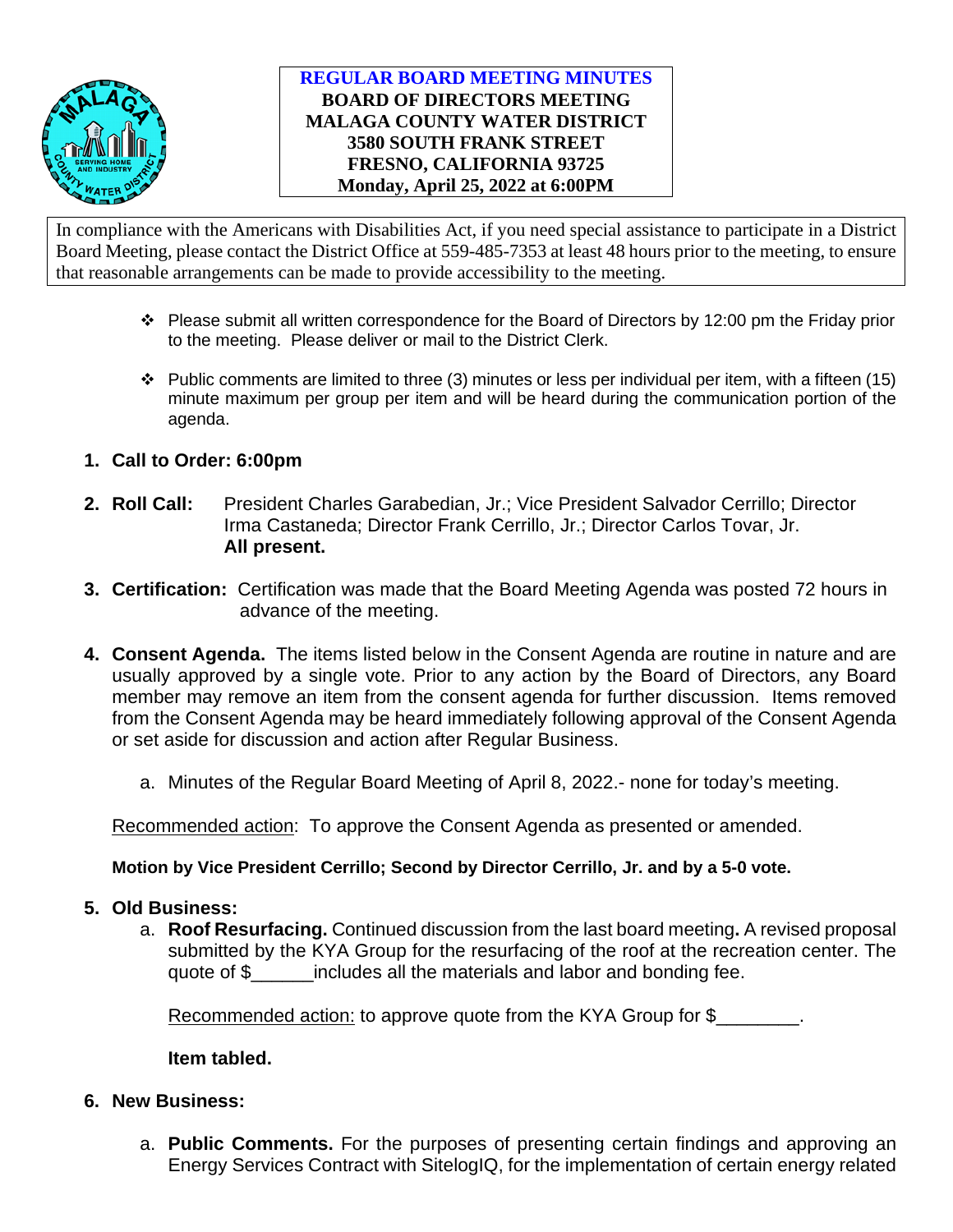improvements to Malaga County Water District facilities in accordance with California Government code Section 4217.10 to 4217.18. All interested persons have been invited to appear at the time and place specified in the notice to give testimony regarding the proposed action.

For public discussion and potential action.

### **Item tabled.**

b. **Resolution No. 04-21-2022.** Approval of findings for government code section 4217.10- 4217.18, approval of facility solutions agreement between Malaga County Water District "district" for the purpose of construction, installation of energy efficiency and renewable generation measures on selected district sites.

Recommended action: to approve Resolution No. 04-21-2022 as presented or amended.

#### **Item tabled.**

### **7. Incorporation Reports:**

a) Draft Infrastructure Master Plan letter is ready to be mailed. For review and comment.

# **8. Recreation Reports:**

**Multiple events have been scheduled until the end of the year.** 

### **9. Engineer Reports:**

- a. District Engineer Report. **None for this meeting.**
- b. CDBG Engineer Report: **None for this meeting.**

#### **10.General Manager's Report:**

- a) Water- EPR will be conducted in 2 weeks.
- b) WWTF- Clarifier quotes are being collected.
- c) Pre-treatment- All Truck Washes are complying.
- d) Park & Recreation- Work has been started on the teen room. Work on north wall and Gazebo to follow. Contractor is meeting with the county inspector next Wednesday to address all the items not in compliance. Construction will start soon after.
- e) Admin- Michael is developing a process fee to review any documents for outside inquiries (10% admin fee).

### **11.President's Report:**

**President Garabedian, Jr. suggests the update of the organizational chart for approval before t budget ends (if needed).** 

### **12.Vice President's Report:**

**Vice President Cerrillo request a park employee to supervise the park on the weekends to clean restrooms and pick up trash throughout the day.**

#### **13.Director's Reports:**

**Director Cerrillo, Jr. asks for toilet seat covers to be provided in the outside restrooms.**